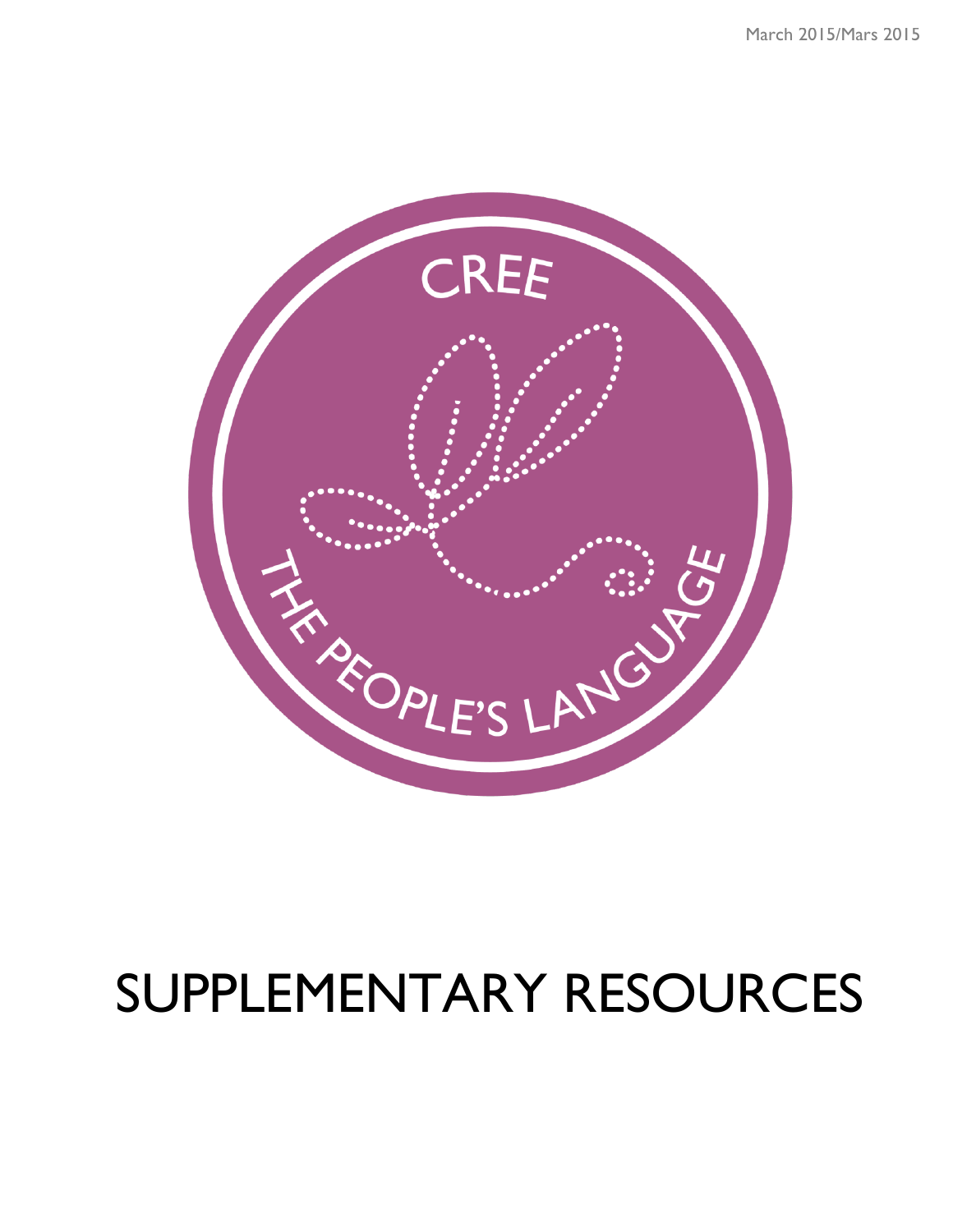# • **"Apihawikosisan" Law, Language, Life: A Plains Cree Speaking Metis Woman in Montreal** apihtawikosisan.com

This blog follows the life of a Metis teacher and has information on how to attend her "language nest" style Plains Cree language course in Montreal. The site also lists a wide variety of links to Cree language and cultural resources.

#### • **Cree Cultural Institute** http://creeculture.ca/

This site is an excellent destination for learning about the culture and language of Crees living in the James Bay and Hudson Bay regions of Quebec. Among the many features of this website are an archive of historical photographs, an online exhibition of Cree artifacts from the region, and translated traditional stories.

## • **Centre for Race and Culture** http://www.cfrac.com/

This organization based in Edmonton, AB organizes programs and projects to help minority, immigrant, and refugee communities. One of these projects is on-site Cree language lessons.

#### • **The Nehiyawewin (Cree) Word/Phrase of the Day**

https://www.facebook.com/groups/18414147673/

This Facebook group brings together users from across the world to share their favourite Cree words and phrases as a way to promote and strengthen the language and the people it represents.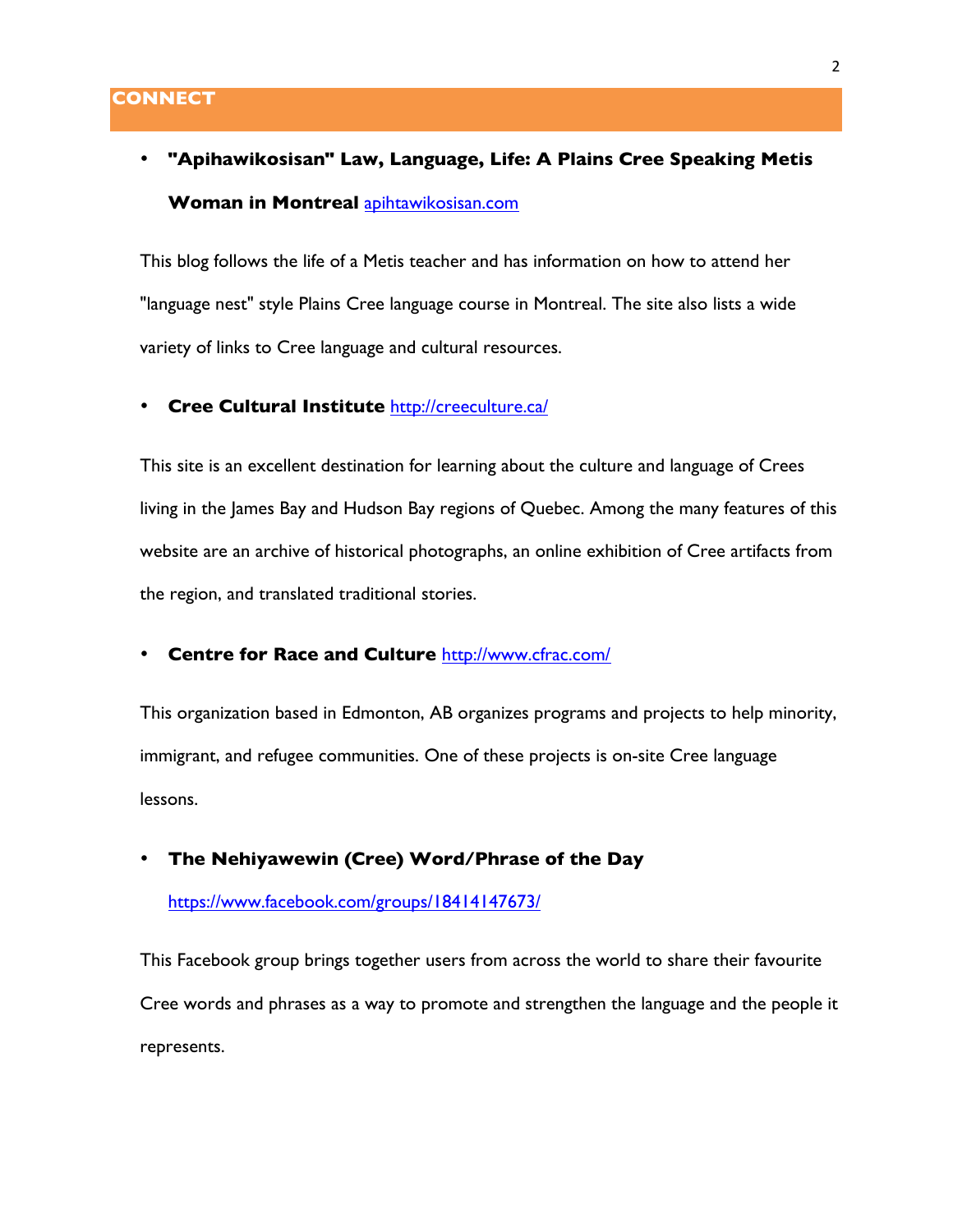# **LEARN**

#### • **A-mowin Virtual Language Classroom** http://learncreeonline.blogspot.ca

This blog offers free online Cree language lessons every Thursday at 9 pm EST.

• **Alberta Language Technology Lab** http://altlab.artsrn.ualberta.ca/?page\_id=150

This team at the University of Alberta has created a number of Plains Cree language tools including a Cree/English dictionary and linguistic generation tools.

#### • **The Cree Literacy Network** http://creeliteracy.org

This blog is full of resources for both Cree speakers and language learners alike. You can read and listen to texts and songs for all reading levels, as well as learn about Cree culture.

• **East Cree Language** http://www.eastcree.org/cree/en/

This website is a thorough representation of the East Cree dialect. You can listen to recorded stories and songs, learn grammar, study language lessons, and search the East Cree/English and French online dictionary.

#### • **First Language Speaking Project**

http://www.allanadam.com/index.php?page=lessons

This language revitalization project offers video, audio, downloads, quizzes and other forms of language lessons for a number of Aboriginal languages, including some dialects of Cree.

• **Innu Language Website** http://www.innu-aimun.ca/

This site has a number of language tools in English, French, and Innu, including dictionaries, word lists, downloadable apps, and recorded legends.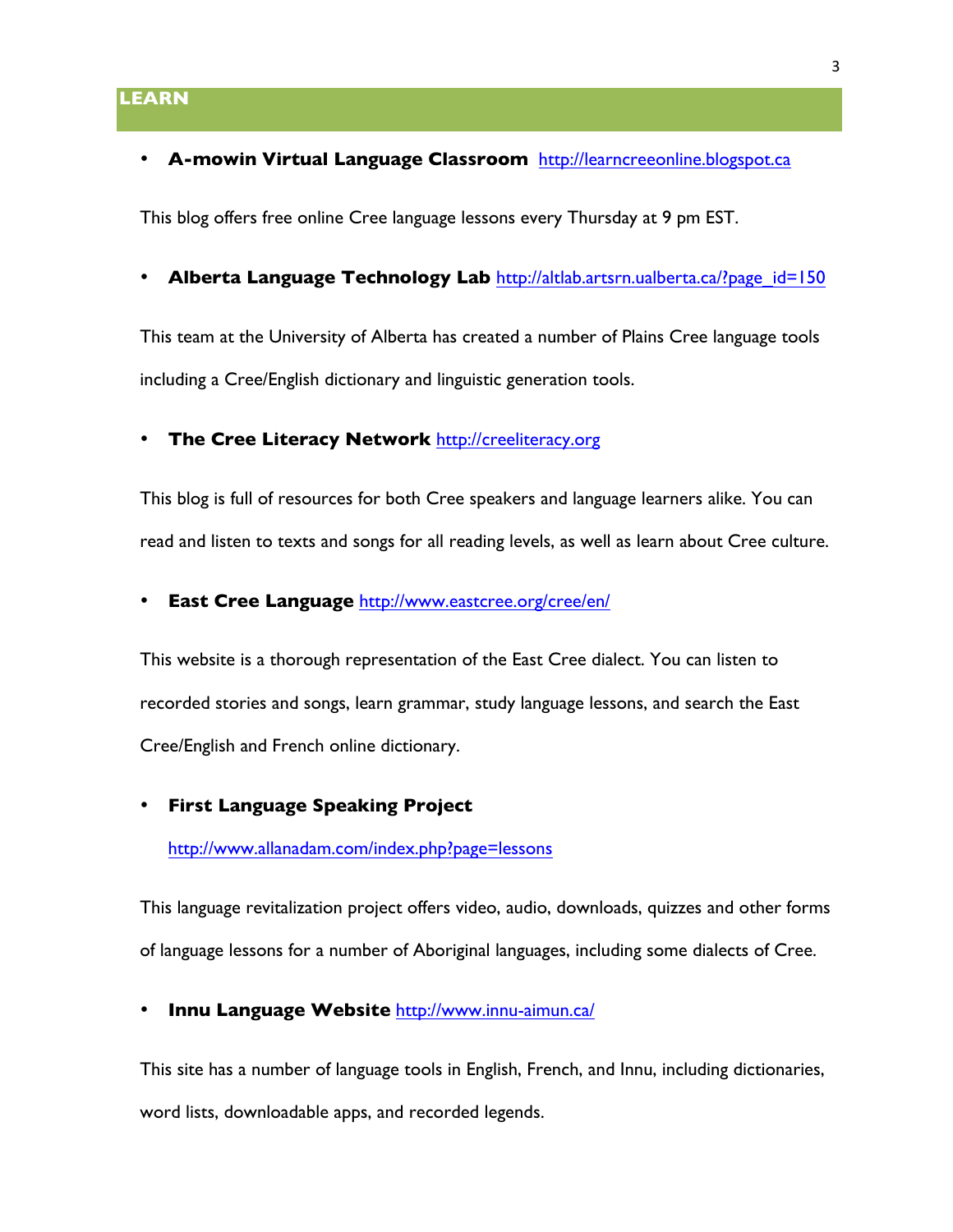#### • **Online Cree Dictionary** http://www.creedictionary.com/

This searchable dictionary uses English and Woods and Plains Cree in both Roman alphabet and syllabics. There is also an interactive syllabics chart where you can hear the sound each symbol makes.

# • **The Language Geek: Cree**

#### http://www.languagegeek.com/algon/cree/nehiyawewin.html

This website is a linguistically-focused resource about the Cree language. It details the differences between dialects and briefly discusses some history of the language.

# **LISTEN**

• **The Algonquian Linguistic Atlas** http://www.atlas-ling.ca/

This website contains a multitude of words, phrases, and sentences and their English and French translations in 13 Algonquian languages, including many dialects of Cree. Each sound clip is accompanied by the name and community of residence of the speaker.

# • **Doug Ellis Audio Collection** http://spokencree.org/

This is a collection of audio clips of stories and songs in the Moose and Swampy Cree dialects. There is also a searchable dictionary of these dialects and English.

#### • **Innu Oral Stories** http://histoires.tshakapesh.ca/Stories

This is a collection of audio clips of Innu songs and stories that has translations in English and French. The database is searchable by storyteller, community, topic, dialect, and more.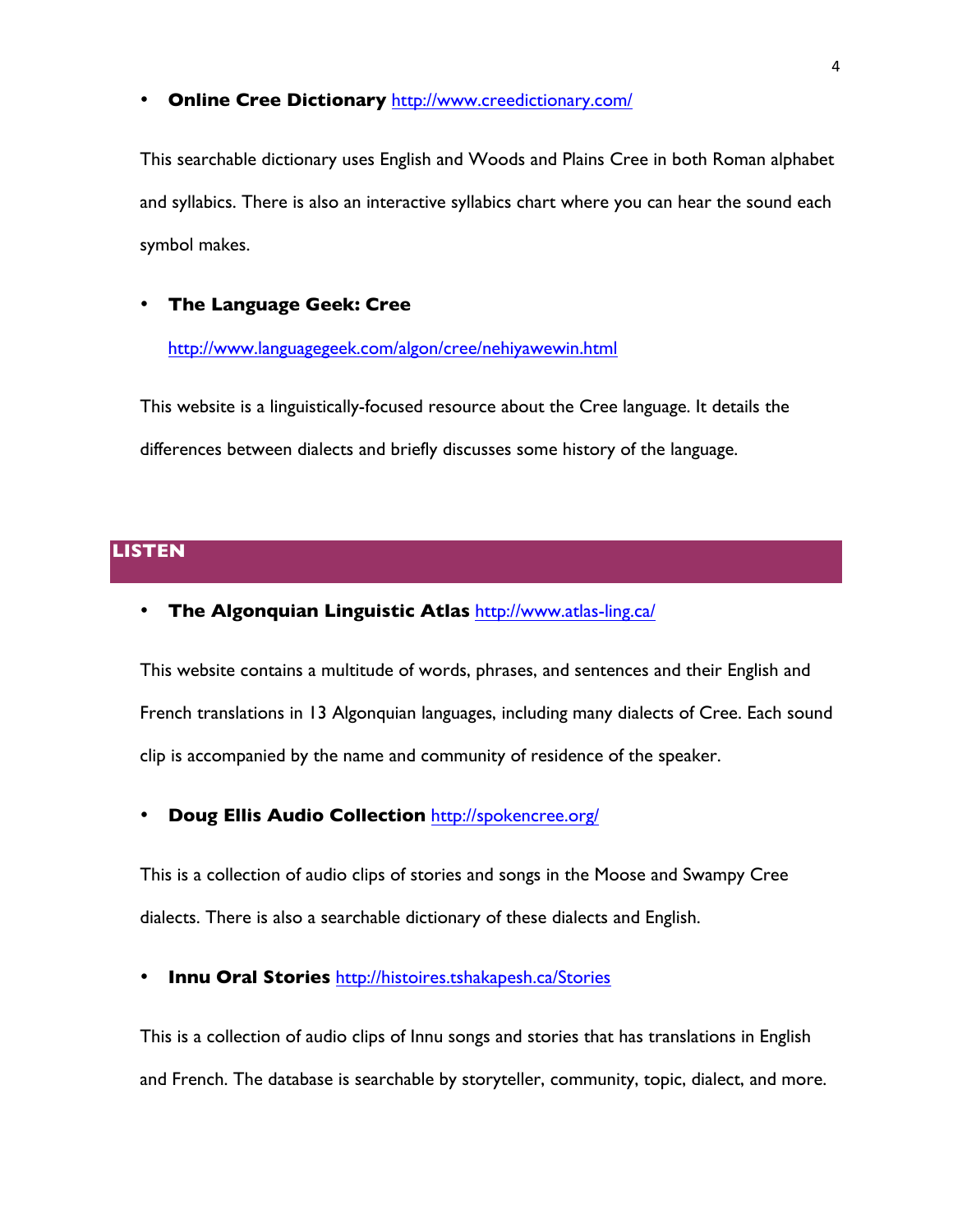## • **Math Catcher: Mathematics Through Aboriginal Storytelling**

#### http://mathcatcher.irmacs.sfu.ca/

This site contains videos in English and various Cree dialects that tell stories and teach elementary mathematics concepts. It is part of a larger outreach project that aims to highlight the importance of math to Aboriginal students through the storytelling practices of their own cultures.

# **PLAY AND READ**

• **First Voices** http://www.firstvoices.com/en/

On this site you can read and learn words, phrases, songs, and stories in 2 Cree dialects. There are also lots of fun word games to play!

• **Gift of Language and Culture Project**

http://www.giftoflanguageandculture.ca/index.html

This site contains puzzles, games, stories, videos, vocabulary exercises, and more, all

designed to help both Aboriginal and non-Aboriginal people learn Cree.

• **Little Cree Books** http://littlecreebooks.com/

This site contains a library of online, printable children's books in the Plains and Swampy Cree dialects. Though they are meant for kids, anyone learning Cree can benefit from the simple grammar lessons taught by these adorable books.